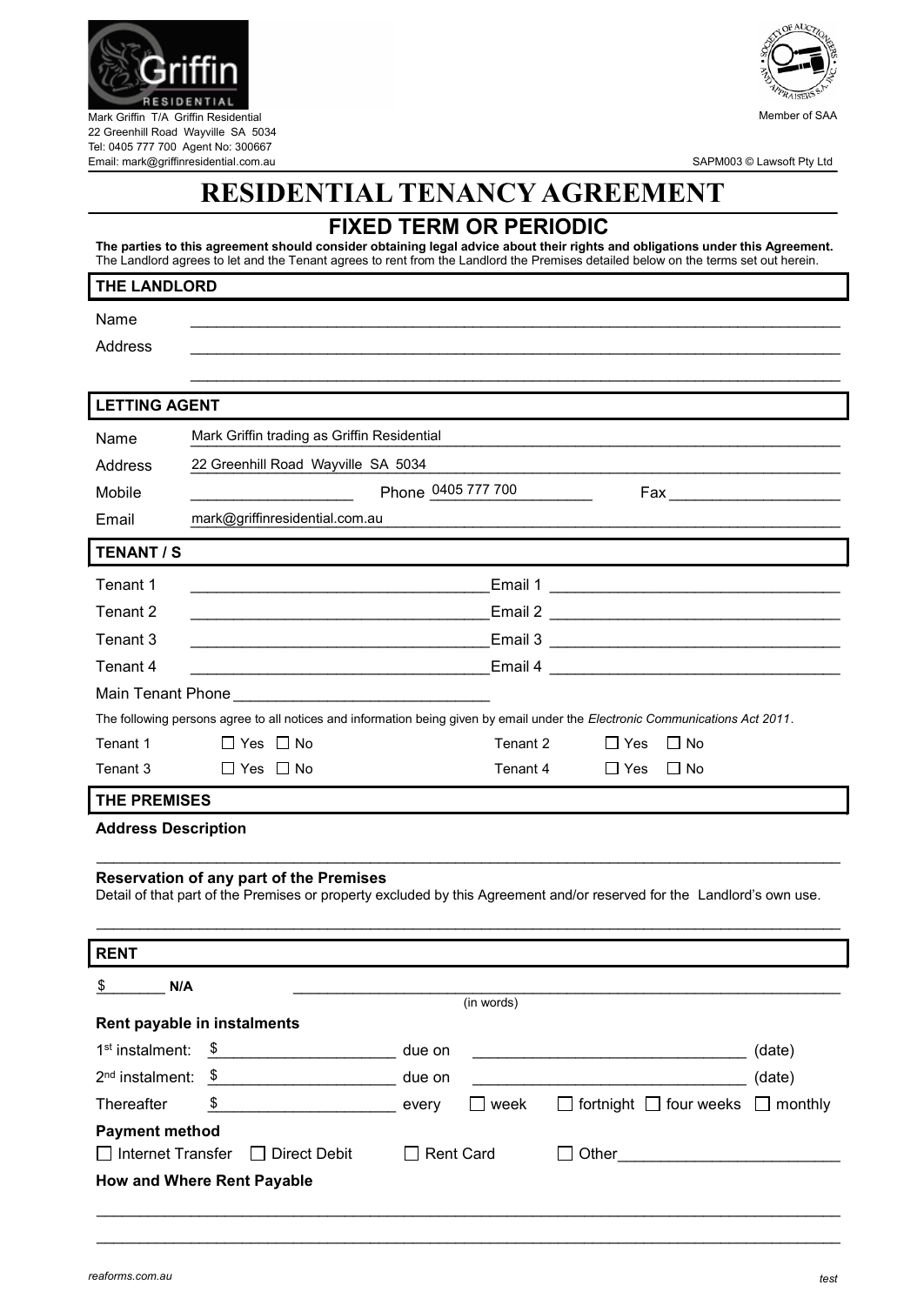| <b>FIXED TERM TENANCY</b><br>From                                                                                                                                                                                                                                                                                          | <b>No</b>                | <b>Yes</b>                                                                                       |        |
|----------------------------------------------------------------------------------------------------------------------------------------------------------------------------------------------------------------------------------------------------------------------------------------------------------------------------|--------------------------|--------------------------------------------------------------------------------------------------|--------|
|                                                                                                                                                                                                                                                                                                                            | To                       |                                                                                                  |        |
| NB: If the period is less than 90 days prepare a Notice (Form 1) and attach                                                                                                                                                                                                                                                |                          |                                                                                                  |        |
| <b>OR</b>                                                                                                                                                                                                                                                                                                                  |                          |                                                                                                  |        |
| <b>PERIODIC TENANCY</b>                                                                                                                                                                                                                                                                                                    | No                       | Yes                                                                                              |        |
|                                                                                                                                                                                                                                                                                                                            |                          |                                                                                                  |        |
| From                                                                                                                                                                                                                                                                                                                       |                          | Until terminated in accordance with this Agreement                                               |        |
| <b>RENT INCREASE PROVISIONS</b>                                                                                                                                                                                                                                                                                            |                          |                                                                                                  |        |
| The parties agree to increase the rent on the following basis and times                                                                                                                                                                                                                                                    |                          |                                                                                                  |        |
| the rent will increase to<br>$\sqrt[6]{\frac{1}{2}}$                                                                                                                                                                                                                                                                       | $\rule{1em}{0.15mm}$ per | <u> Liberatura de la pro</u><br>on                                                               | (date) |
| the rent increase will be calculated by the following method and on the following dates                                                                                                                                                                                                                                    |                          |                                                                                                  |        |
| In any event and or if no set rent increases are detailed above the parties agree that the Landlord may<br>increase the rent in accordance with s55 of the Act by giving Notice prior in accordance with and complying<br>with s55(2) (c) of the Act and as may be detailed in the additional conditions in the Annexures. |                          |                                                                                                  |        |
| <b>BOND</b>                                                                                                                                                                                                                                                                                                                |                          |                                                                                                  |        |
| \$                                                                                                                                                                                                                                                                                                                         |                          | Regulation 9 and s61 of the Act. 4 weeks rent, or 6 weeks if rent more than \$250 p/w.           |        |
| <b>WATER CONSUMPTION</b>                                                                                                                                                                                                                                                                                                   |                          |                                                                                                  |        |
| The tenants are to pay water charges and allowances as detailed and as allowed under the Act<br>All quarterly supply charges & all water usage or group shared invoiced services (Community Title/Strata)                                                                                                                  |                          |                                                                                                  |        |
| All water usage                                                                                                                                                                                                                                                                                                            |                          |                                                                                                  |        |
| All water usage over & above                                                                                                                                                                                                                                                                                               |                          | annual allowances                                                                                |        |
| No charge for water<br>Other                                                                                                                                                                                                                                                                                               |                          |                                                                                                  |        |
| If the Property is not individually metered for a service, the Tenant will pay an apportionment of the cost of<br>the service as set out below, where any services are in the name of Landlord. See section 7 of the Act.<br><b>Service</b>                                                                                |                          | <b>Apportionment</b>                                                                             |        |
| <b>INSURANCE</b>                                                                                                                                                                                                                                                                                                           |                          |                                                                                                  |        |
| <b>Landlord</b> has responsibility for insurance of the building and premises                                                                                                                                                                                                                                              |                          |                                                                                                  |        |
|                                                                                                                                                                                                                                                                                                                            |                          | Tenant has responsibility for insurance of contents of the premises (for property the tenant has |        |
| possession of)                                                                                                                                                                                                                                                                                                             |                          |                                                                                                  |        |
| <b>PROSPECTIVE SALE</b>                                                                                                                                                                                                                                                                                                    | No                       | <b>Yes</b>                                                                                       |        |

 $\mathcal{L}_\mathcal{L} = \mathcal{L}_\mathcal{L} = \mathcal{L}_\mathcal{L} = \mathcal{L}_\mathcal{L} = \mathcal{L}_\mathcal{L} = \mathcal{L}_\mathcal{L} = \mathcal{L}_\mathcal{L} = \mathcal{L}_\mathcal{L} = \mathcal{L}_\mathcal{L} = \mathcal{L}_\mathcal{L} = \mathcal{L}_\mathcal{L} = \mathcal{L}_\mathcal{L} = \mathcal{L}_\mathcal{L} = \mathcal{L}_\mathcal{L} = \mathcal{L}_\mathcal{L} = \mathcal{L}_\mathcal{L} = \mathcal{L}_\mathcal{L}$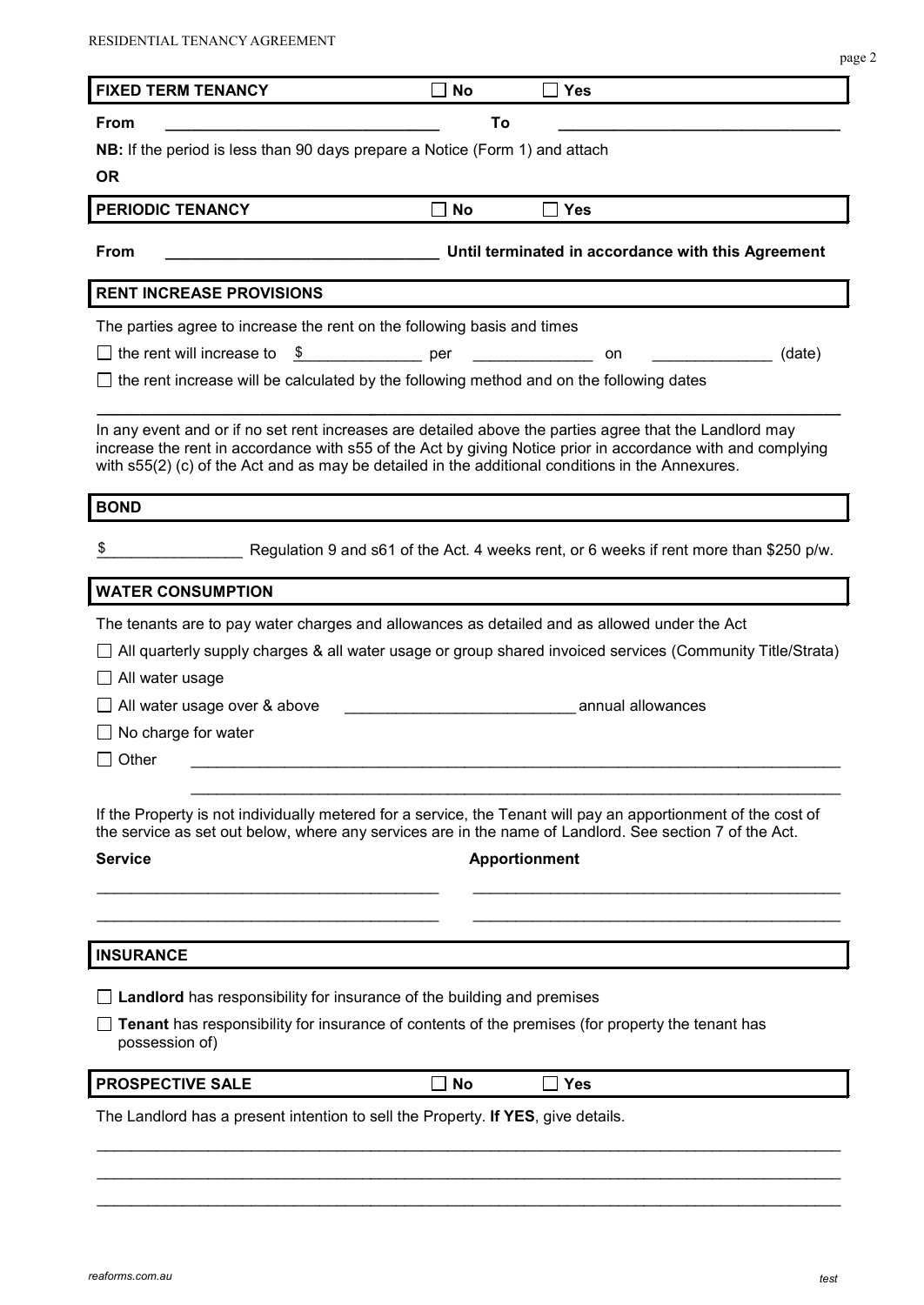#### **DOMESTIC FACILITIES**

Information for appliances and devices will be reasonably given (and can be in writing or oral) and may also be provided by online access or email by the Agent.

#### **Facility**

## Model/Name (if applicable)

## **SPECIAL CONDITIONS**

Special Conditions relating to the Tenancy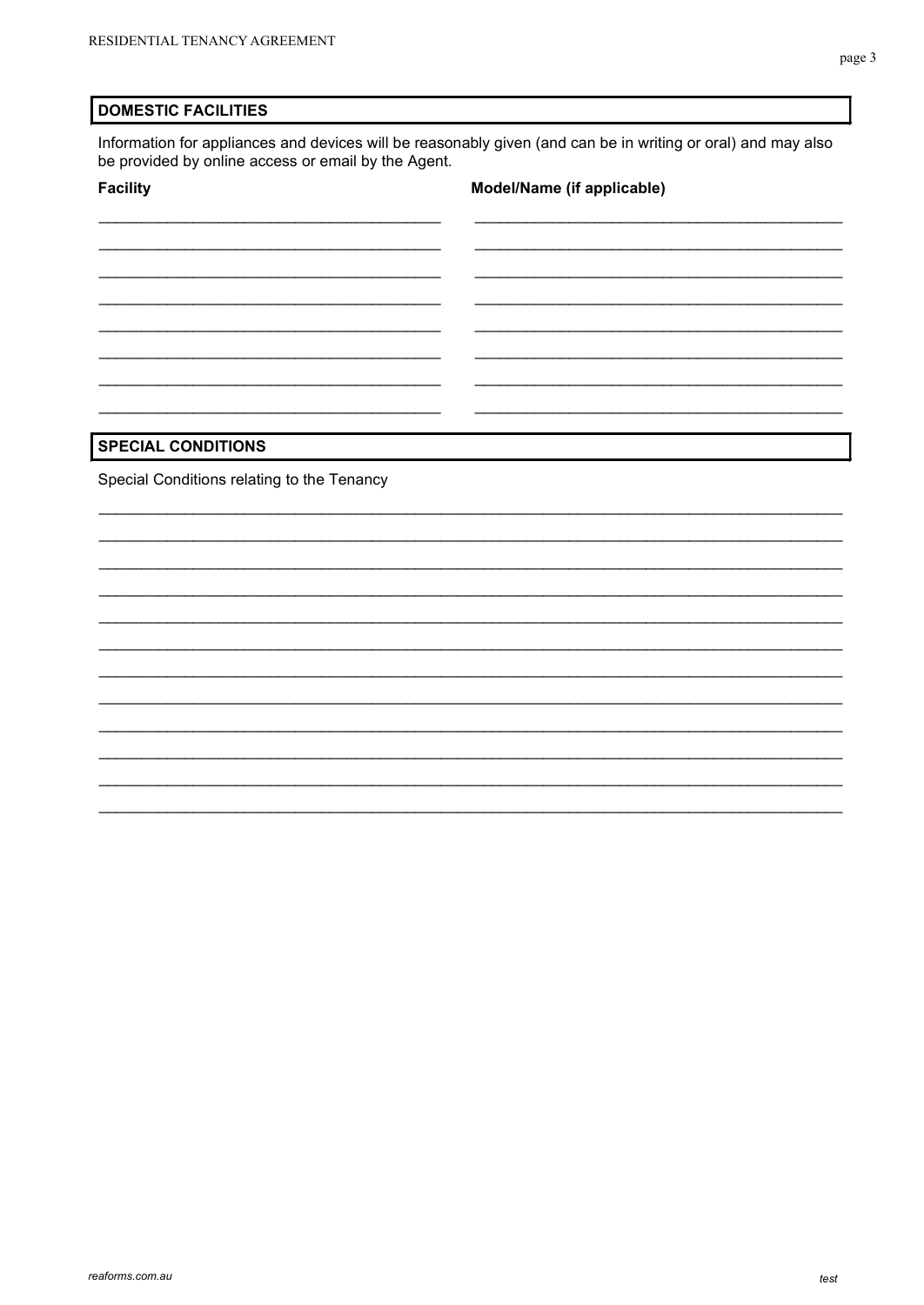## **GENERAL CONDITIONS**

#### **1 Application of Act and Regulations**

The provisions of the Residential Tenancies Act (the "Act") and the Residential Tenancies (General) Regulations (the "Regulations") as amended from time to time apply to this Agreement and wherever there be any inconsistency or conflict between the terms of this Agreement and the Act or Regulations then the Act or Regulations will prevail and the terms and conditions herein will be read down but so as to preserve as far as possible the clauses or provisions of this Agreement.

## **2 Manner of Payment of Rent**

The Tenant will pay rent to the Landlord for the Premises at the rate specified on page 1 and in the manner and place specified therein without setoff or abatement.

## **3 Rates Taxes and Charges**

The Landlord will bear all statutory rates taxes and charges imposed in respect of the Premises. The Tenant is to pay water rates as set out above (as this may be amended by regulation from time to time) unless otherwise indicated in this Agreement.

#### **4 Rent Review**

The rent will be reviewed and increased from time to time in as expressly agreed and stated herein above in accordance with the Act and the parties agree that the Landlord can increase the rent during this Agreement otherwise subject to the provisions of s55 of the Act and any provisions relating to Notice under the Act and such increases by Notice are limited to prior notice and not before any period limiting increases under s55(2)(c) of the Act.

#### **5 Subletting and Assignment**

The Tenant may not sublet the Premises or assign his interest under this Agreement without the prior written consent of the Landlord which consent will not be unreasonably withheld.

#### **6 Termination**

The Landlord may terminate this Agreement by notice given should there be any breach of the terms of this Agreement. Such notice is to be given in a written form specifying the breach and informing the Tenant that if the breach is not remedied within the specified period (which must be period of at least 7 days) from the date the notice is given then the tenancy will be terminated by force of the Notice. Notice will be in the form prescribed under the Regulations. The Landlord may terminate the Agreement on the grounds of non payment of rent where rent or any part thereof has been outstanding for a period of 14 days.

## **7 Tenants Obligations**

## **The Tenant must:**

- 7.1 Pay for all services to the Premises to include but not limited to gas, oil, electricity, water consumption and telephone costs.
- 7.2 Keep the Premises clean and secure and notify the Landlord of any damage to the property and report immediately to the Landlord any breakdown or fault in equipment, water, electrical or other services to the property.
- 7.3 Keep all drains clear and only use sewers and plumbing in the normal course and use.
- 7.4 Use the Premises only as a place of residence and not for any other purpose without the Landlord's written consent.
- 7.5 Pay for the cost of any repairs to the Premises where damage to the Premises is a result of a breach by the Tenant or their invitees of this Agreement or caused by the wrongful and or negligent act of the Tenant and or their invitees.
- 7.6 Maintain the Premises the grounds and gardens to at least the same standard as presented at the commencement of the term of the tenancy.
- 7.7 Where the Premises comprise a unit under the Strata Titles Act or the Community Titles Act or are comprised in a form of multiple dwelling the Tenant will comply in all respects with the provisions of the Articles of the Corporation and directions of the Corporation or the management of rights of unit or lot holders.
- 7.8 The Tenant will comply with all reasonable directions of the Landlord in relation to the maintenance, care and use of the Premises.
- 7.9 Keep the Premises clear of rubbish and comply with any by-laws concerning rubbish collection.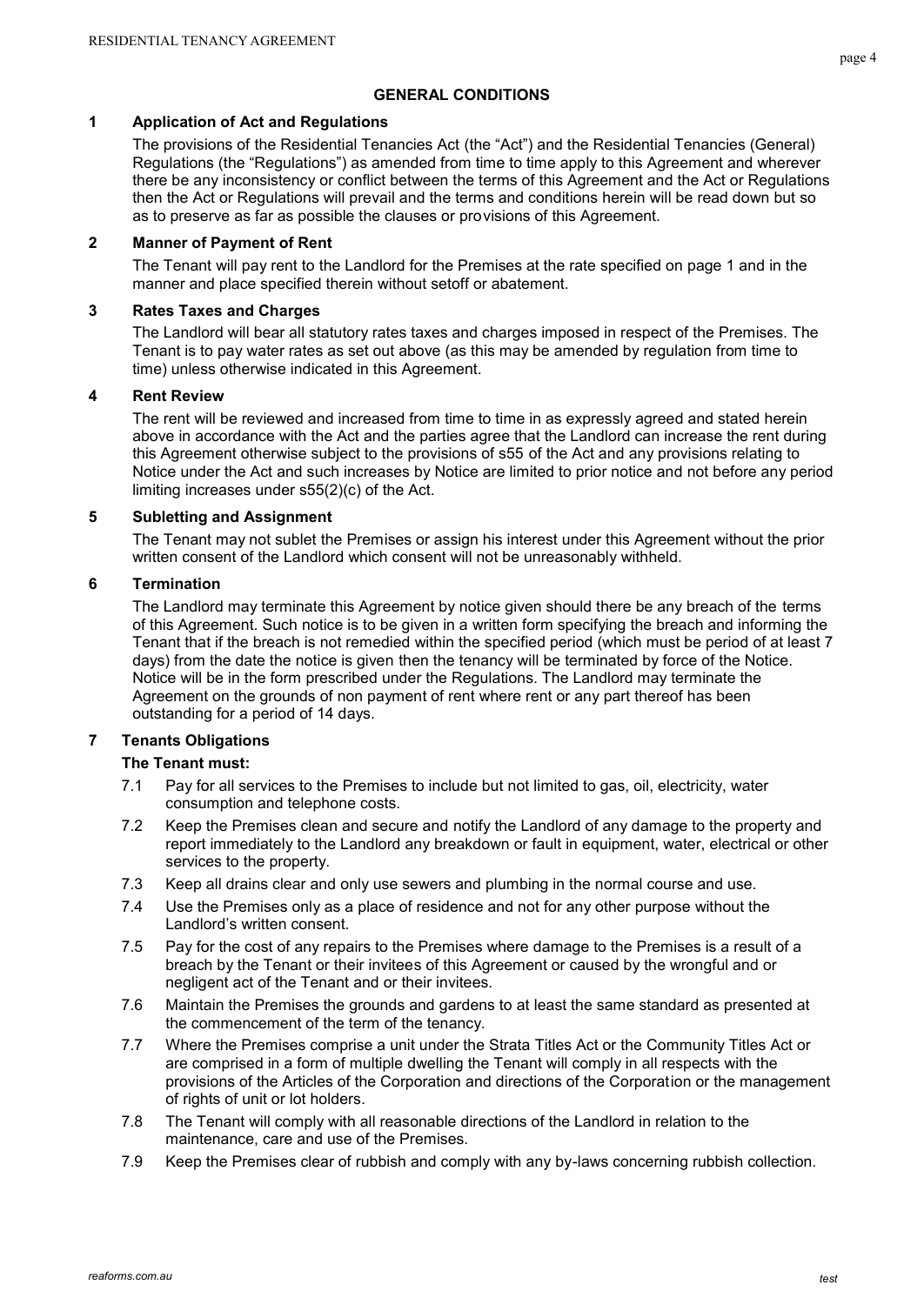#### **The Tenant will not**

- 7.10 Alter or remove a lock or security device or add a lock or security device without the consent of the Landlord and the Tenant will insure all the Tenant's belongings against all risks.
- 7.11 Without the Landlord's written consent to make any alteration or addition to the Premises whatsoever.
- 7.12 Use or cause or permit the Premises to be used for any illegal or unauthorised purpose or cause or permit a nuisance. The Tenant must not cause or permit an interference with the reasonable peace, comfort or privacy of another person who resides in the immediate vicinity of the Premises.
- 7.13 Intentionally or negligently cause or allow damage to the Premises (including placing of nails plugs or screws and or fixing any adhesives to any part of the Premises whatsoever).
- 7.14 Fix any television antennae to the Premises without the prior written consent of the Landlord.
- 7.15 Use any part of the Premises except in connection with the intended purpose of the fixture or fitting.
- 7.16 Keep any animals (to include birds, poultry, fish, mammals and reptiles) at or on the Premises.
- 7.17 Interfere with any plant, equipment or machinery on the Premises other than in accordance with consent of the Landlord and the manufacturer's instructions.
- 7.18 Bring any bicycle, motor cycle into the living areas of the Premises.
- 7.19 Erect or place any sign or notice on or in the Premises.

#### **If the Premises contains a swimming pool then the Tenant will**

- 7.20 Maintain the pool in all things at the expense of the Tenant for chemicals, any maintenance and cleaning and labour costs.
- 7.21 Observe all maintenance instructions and regimes and all instructions of the Landlord relating to maintenance.
- 7.22 Not drain the pool or instruct any structural repairs or maintenance without the consent of the Landlord.
- 7.23 Advise the Landlord of any damage to equipment, malfunction of equipment or any deterioration of the pool requiring attention.

## **8 Landlords' Obligations**

## **The Landlord will:**

- 8.1 Deliver the Premises at the commencement of the term in a reasonable state of cleanliness.
- 8.2 Provide and maintain the Premises and ancillary property are in a reasonable state of repair at the beginning of the tenancy and will keep them in a reasonable state of repair having regard to their age character and prospective life and abide by all legal requirements regarding the buildings and health and safety in respect of the Premises.
- 8.3 Provide adequate locks and devices to secure the Premises.
- 8.4 Grant the Tenant quiet enjoyment of the Premises during the term and not interfere with the peace, comfort or privacy of the Tenant and will take all reasonable steps to enforce this obligation upon any other tenant of the landlord in occupation of the Premises.

## **9 Right of Entry**

## **The Landlord may subject to the Act enter the Premises in the following circumstances:**

- 9.1 Immediately in an emergency.
- 9.2 To carry out necessary repairs or maintenance at a reasonable time where the Tenant has been given at least 48 hours notice.
- 9.3 As may be arranged with the Tenant but not more than once each week to collect rent.
- 9.4 To inspect the Premises but not more than once every 28 days and at a reasonable hour upon not less than 7 nor more than 14 days prior written notice.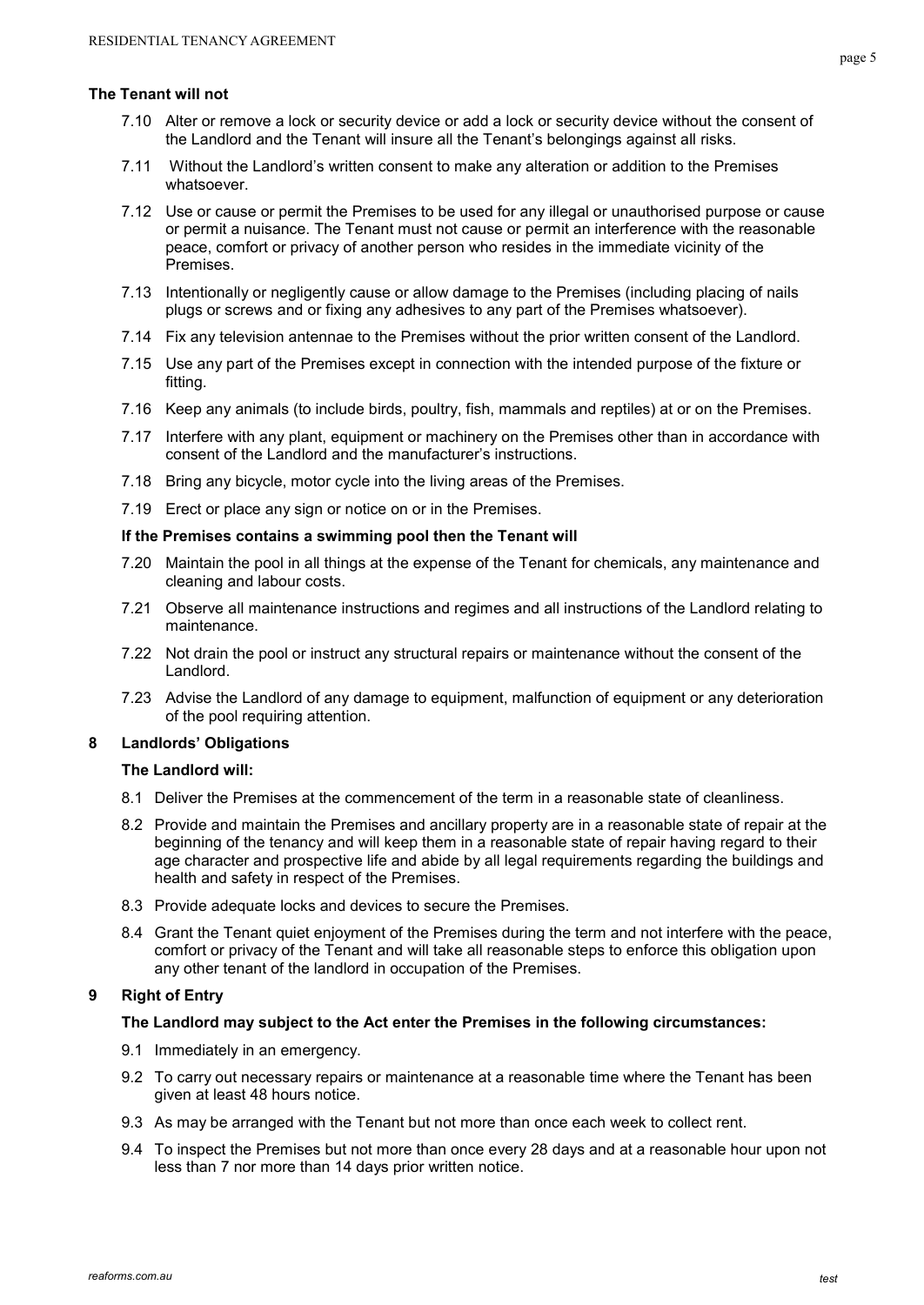- 9.5 For the purpose of showing the Premises to prospective tenants at a reasonable hour and on a reasonable number of occasions during a period of 28 days prior to the end of the tenancy.
- 9.6 For the purpose of showing prospective purchasers at such reasonable times upon giving reasonable notice to the Tenant.
- 9.7 At any time with the consent of the tenant given immediately before the time of entry.

#### **10 Compensation for Damages**

If the Tenant causes damage to the Premises by removing a fixture the Tenant must notify the Landlord and at the option of the Landlord repair the damage or compensate the Landlord for the costs of repairing the damage. The Tenant will indemnify and keep indemnified the Landlord against all claims whatsoever brought by any party against the Landlord or the occupier of the Premises arising from the Tenants breach of this Agreement and or any negligence arising from the Tenants use of the Premises.

#### **11 Termination by Landlord –**

#### **Periodic Tenancy Only**

If the tenancy is a periodic tenancy the Landlord may terminate this Agreement in accordance with Regulations and the form of Schedule 3 of the Regulations for cause. The Landlord may further give the Tenant at least 90 days notice of termination of this Agreement without specifying any grounds for the notice but again in the form regulated by Schedule 3 of the Regulations. Notice of termination can also otherwise be given of not less than 60 days if the Premises (property) is sold and of not less than 90 days if the Premises are required for personal use.

#### **Fixed Term**

If the tenancy is for a fixed term the Landlord can terminate for cause subject to the Regulations and as in clause 6.

#### **12 Termination by Tenant – Periodic Tenancy**

If the tenancy is a periodic tenancy the Tenant may terminate this Agreement by giving a notice in writing to the Landlord of at least 21 days or a period equivalent to a single period of the tenancy (whichever is the longer) without specifying any ground for the notice.

#### **13 Re-letting**

If the Tenant breaches this Agreement during its term and the Landlord re-lets the Premises the Tenant will pay the Landlord's reasonable re-letting costs including advertising out of pocket expenses and legal fees together with the rent until the property is re-let. The Landlord or its manager may make a charge for processing an application for consent to sublet or re-let the property.

## **14 Definitions**

A reference to an Act of Parliament or to a section of an Act includes any amendment thereto or reenactment thereof for the time being in force. Where 2 or more persons are named in this Agreement their liability will be joint and several. A person will mean and include a corporation. A reference to the Landlord will mean and include the Manager of the Landlord from time to time acting and will include the servant agents and employees of the Landlord and or the Manager. Premises will mean and include the land together with any chattels included and ancillary property of the Landlord existing at the Premises. The Manager will be the party described in this Agreement being the Agent or other party acting for the Landlord in the management of the Premises.

#### **15 GST**

Rental will not include GST. The Tenant will pay all GST unless excluded by law. GST will mean any Goods & Services tax imposed to include *A New Tax System (Goods and Services Tax) Act 1999* or any amending or replacing Act.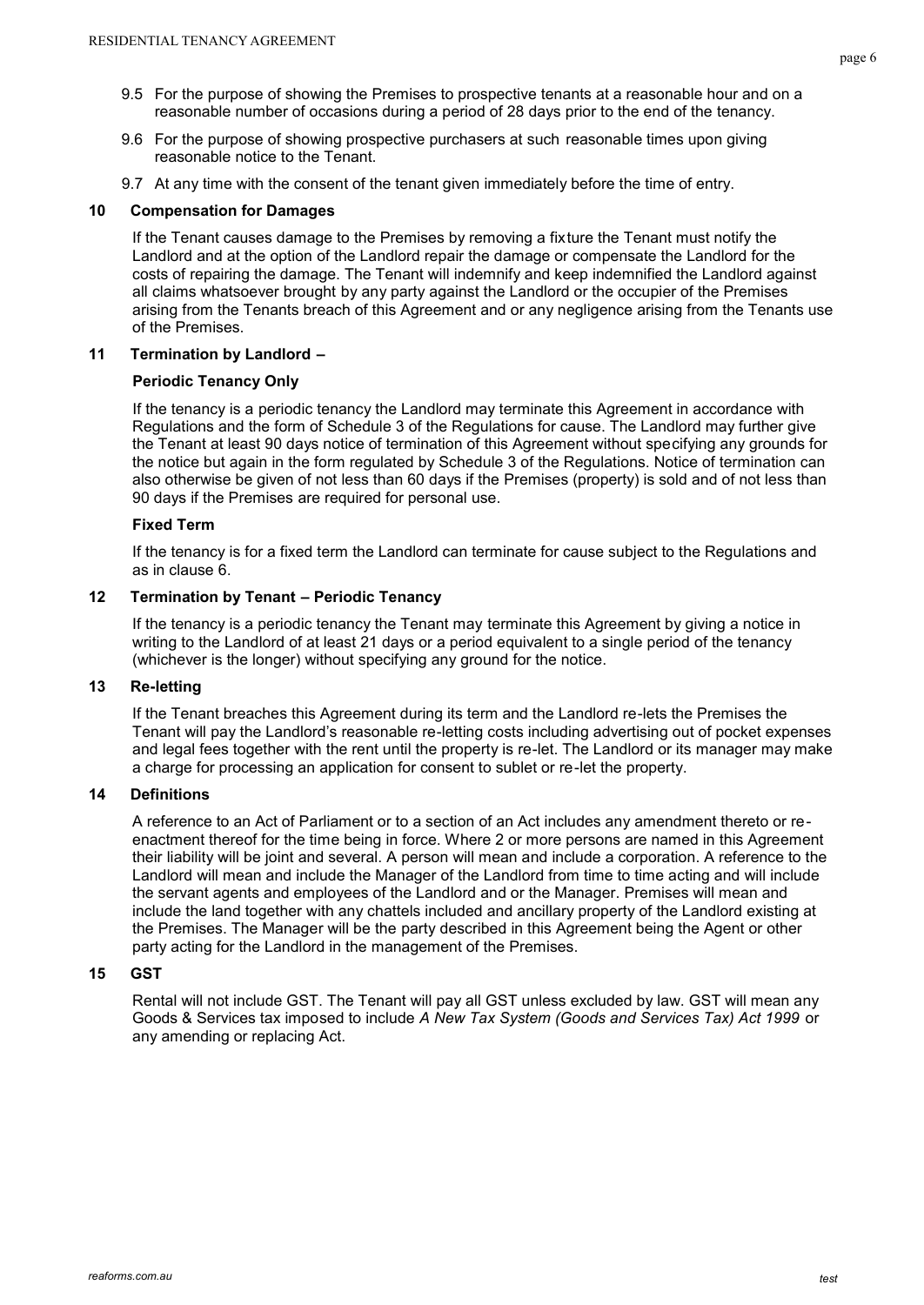The Agent uses personal information collected from you to act as the agent and to perform its obligations as agent. The Agent may disclose information to other parties such as its client, to potential purchasers of the property, or to clients of the Agent both existing and potential, as well as to tradespeople, strata corporations, government and statutory bodies and to other parties as required by law. The Agent will only disclose information in this way to other parties as required to perform their duties for the purposes specified above or as otherwise allowed under the Privacy Act 1988. If you would like to access this information you can do so by contacting the Agent at the address and contact numbers in this agreement. You can correct any information if it is inaccurate, incomplete or out-of-date. Real estate and tax law requires some of this information to be collected.

#### **ACKNOWLEDGEMENT and CONSENTS**

The Landlord and Tenant each acknowledges and consents to the Landlord or Agent and the Tenant or their attorneys and representatives signing this form and agreement and any Notices under the Act by electronic and/or digital signatures under the *Electronic Communications Act (SA)* and delivering this Agreement and any Notices under the Act by email.

#### **EXECUTION**

| <b>SIGNED BY THE TENANT/S</b>                                        | <b>DATE</b> |             |           |
|----------------------------------------------------------------------|-------------|-------------|-----------|
|                                                                      |             |             |           |
| Tenant 1                                                             |             |             |           |
| Tenant 2                                                             |             |             |           |
| Tenant 3                                                             |             |             |           |
| Tenant 4                                                             |             |             |           |
| The Tenant(s) acknowledge receipt of                                 |             |             |           |
| Information Brochure - Residential Tenancies Act 1995                |             | Yes         | No        |
| Statutory Notice for Short Fixed Term Tenancy (if less than 90 days) |             | <b>Yes</b>  | ∩ No      |
| Inspection Report                                                    |             | Yes         | $\Box$ No |
| Manuals and Instructions or internet directions to access            |             | $\Box$ Yes  | $\Box$ No |
| SIGNED BY OR ON BEHALF OF THE LANDLORD                               |             | <b>DATE</b> |           |
|                                                                      |             |             |           |

□ Landlord  $\Box$  Letting Agent as authorised

| <b>OFFICE USE</b>                                                       |            |  |  |  |
|-------------------------------------------------------------------------|------------|--|--|--|
| Inspection Report sent                                                  | Yes        |  |  |  |
| Manuals or instructions (written or oral) for domestic facilities given | $\Box$ Yes |  |  |  |
| A copy of this Agreement sent                                           | Yes        |  |  |  |
| <b>Security Bond Form</b>                                               | $\Box$ Yes |  |  |  |
| Information regarding Water Charges                                     | ∣ Yes      |  |  |  |
| <b>Agents Tenant Information Annexure</b>                               | l I Yes    |  |  |  |
| Keys given                                                              | Yes        |  |  |  |